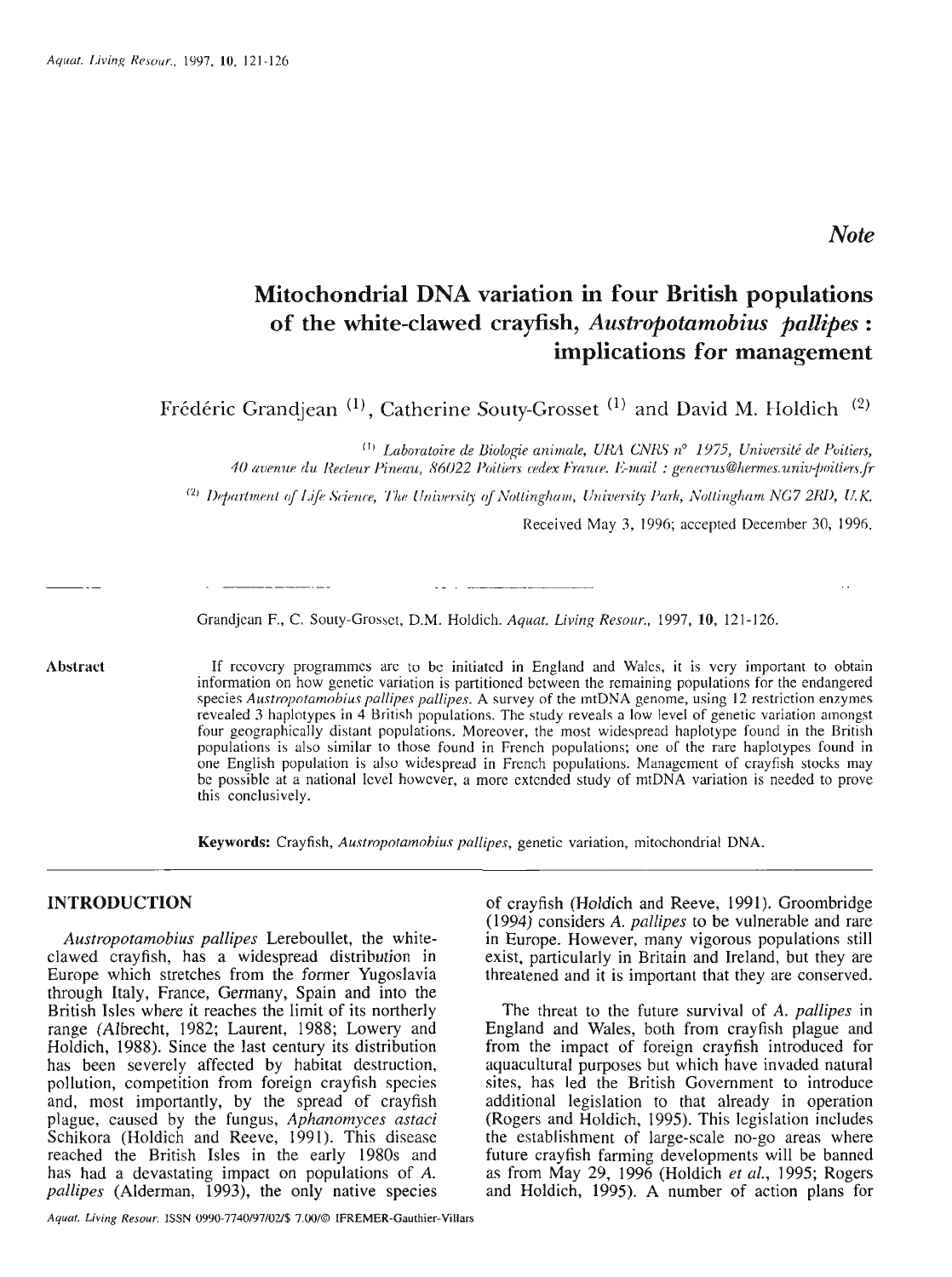the conservation of *A. pallipes* in Britain have been published (Palmer, 1994; Rogers and Holdich, 1995; Wynne *et al.*, 1995). One of their recommendations is to initiate a programme of restocking water\ from which *A. pallipes* has been eliminated. The first attempt made so far in Britain in this direction has prove, successful (Holdich *et al.*, 1995). The rcintroduction involved stock from a nearby source (Frayling, M., pers. comm.) and it is likely that the genetic composition was very similar to that of the eliminatcd population.

Wayne *et al.* (1991) have highlightcd the importance of obtaining information on how genetic variation is partitioncd bctwcen rcmaining populations of an endangered species when recovery programmes arc being designed. If a recovery programme is to be initiated in Britain then it is important to know how much genetic variation exists between populations.

Electrophoretic analyses of allozymes have not providcd uscful genctic markcrs for crayfish stock identification (Nemeth and Tracey, 1979; Brown, 1980; Albrecht and Von Hagen, 1981; Attard and Vianet, 1985; Busack, 1988, 1989; Agcrberg, 1990; Fevolden and Hessen, 1989). Recently, a study of intraspecific mitochondrial DNA (mtDNA) polymorphism in crayfish has providcd much uscful information on population structure (Grandjean and Souty-Grosset, 1996). MtDNA analysis has been found to be one of the best approaches for studying evolutionary relationships among populations and (or) among closely related species and sub-species (Wilson *et al.,* 1985; Avise *et al.,* 1987; Moritz *et al.,* 1987; Ferris and Berg, 1987; Ashley *et al.,* 1990).

The objective of this study was to describe genetic variation in widcly scparatcd populations of A. *pullipes*  in Britain by using mtDNA Restriction fragment length polymorphism (RFLP). To date, no genetic data have been reported for British populations. From a conservation point of view, the results of this study should allow managers to make restocking decisions.

# **MATERIAL AND METHODS**

Specimens of *A. pallipes* were collected in September 1995 from four locations across the species' range in England and Walcs; River Wyc (R. Irfon, Powys) (NGR; SO 834556-SO 033512) (nine animals), River Avon (Broadmead Brook, Wiltshire) (NGR; ST 830774) (six animals), Kiver Sprint (Cumbria) (National Grid Reference; SD 5 13959-NY 479074) (nine animals) and River Wharfe (Yorkshire) (NGR; SE 030 611) (seven animals). They were transported alive to the University of Poitiers for analysis.

Mitochondrial DNA was extracted from green glands, ovaries and heart according to the method developed by Grandjean and Souty-Grosset (1996).

Mitochondrial DNA samples were cleaved with 12 restriction endonucleases; six 6 base cutter (Bam HI, Rgl II, Eco RI, Hind III, Pst I Xho 1); one *5* ba\e cutter (Hinf 1); and fivc 4 base cutters; Acc II, Hae III, Hpa II, Nde II and Taq 1. Digestions were performed according to the manufacturer's instructions (BRL). The digested fragments wcrc then scparated electrophoretically in 1.2 % agarose gels at 30 V for 10 h. Gels were stained with SYBRT"Green **1** (FMC Bioprotlucts) and cxamincd with a UV light transilluminator.

The total proportion of shared fragments (S-value) betwccn two individuals was calculated from the following equation (Nei and Li, 1979).

$$
S_{ij} = \frac{2 m_{ij}}{m_i + m_i}
$$

where  $m_i$  and  $m_j$  are the numbers of restriction fragments in DNA sequences x and y, rcspcctivcly, whereas  $m_{ij}$  is the number of fragments shared by the two sequcnccs. The number of nucleotide substitutions per site *d* can be estimated by

$$
\hat{d}_{ij} = \frac{-\ln S_{ij}}{r}
$$

where r is the number of bases per restriction site (Nei and Li, 1979). When different kinds of enzymes with different  $r$  values are used, the mean number of nucleotide substitutions can be estimated by the formula givcn by Nei and Tajima (1981);

$$
\hat{d}_{ij} = \frac{\sum_{k} m_k r_k d_{ij} (k)}{\sum_{k} m_k r_k}
$$

where  $m_k = \frac{m_{i(k)} + m_{j(k)}}{2}$  and *k* refers to the *k*th class of restriction enzymes.

The AMOVA (analyses of molccular variance) inethod and program developed by Excoffier *et al.*  (1992) was used for analysing the distribution of genetic variation among populations. The AMOVA program was also used for calculation of  $\Phi$ -statistics;  $\Phi$ st, the correlation of random haplotypes within population, relative to that of random haplotypes drawn from the whole of population.

# **RESULTS**

The size of *A. pallipes* mtDNA was estimated from patterns showing a low number of bands and was estimated at approximately  $17750 \pm 580$  base pairs (pb).

Among the 12 restriction enzymes used, only Bam HI lacked restriction sites on the mitochondrial genome. The endonucleases Hind III, Hpa II, Hae III, Nde II, Hinf 1, Tay **1** produccd a large number of bands, many of small size (Table 1, Fig. 1). The sum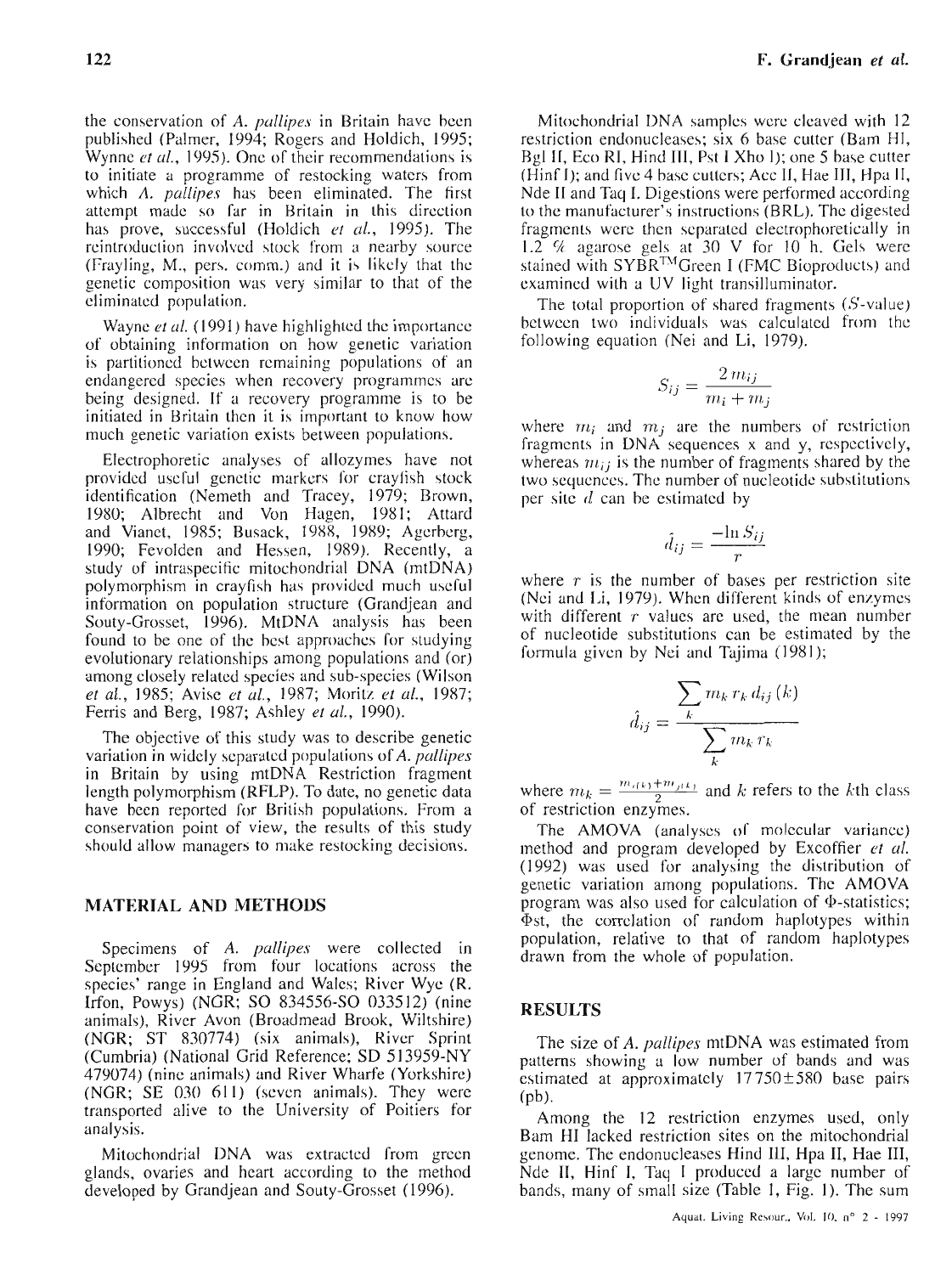Tahle 1. - Estimated sizes (in base pairs) of mtDNA fragments resulting from digestion with restriction endonucleases in *A. pallipes*. For example endonucleases in *A. pallipes*. For example endonucleases in *A. pallipes* each enzyme, letters refer to the different revealed patterns.

|       |                         | Hind III Hind III     | Hpa II               | Hpa II                 | Hac III                        | Acc II               | Nde II            | Hinf I            | Taq 1                   | $B_{2}$   $H$                | Pst 1                 | Xho I                 | Eco RI                     |
|-------|-------------------------|-----------------------|----------------------|------------------------|--------------------------------|----------------------|-------------------|-------------------|-------------------------|------------------------------|-----------------------|-----------------------|----------------------------|
|       | A<br>5 5 2 0<br>2 7 1 0 | B<br>5 5 2 0<br>1 590 | A<br>4 3 3 0<br>1730 | B<br>4 3 3 0<br>1 730  | $\mathsf{A}$<br>2 7 3 0<br>380 | A<br>(1475)<br>2 160 | Λ<br>770<br>  450 | A<br>930<br>1 600 | A<br>2 3 4 0<br>2 0 7 0 | $\Lambda$<br>4710<br>3 0 7 0 | A<br>8 2 3 5<br>7 460 | A<br>$9.200 \times 2$ | $\Lambda$<br>1 3545<br>865 |
|       |                         |                       |                      |                        |                                |                      |                   |                   |                         |                              |                       |                       |                            |
|       | 1425<br>1050            | 425<br>1130           | 360<br>1250          | 1460<br>$160 \times 2$ | -310<br>230                    | -395<br>$-330$       | 1250<br>950       | 1170<br>1100      | 1120<br>950             | 2 5 2 0                      | $935 \times 2$        |                       | $935 \times 2$             |
|       | 935                     | 050                   | $160 \times 2$       | 980                    | 770                            | 870                  | 790               | 980               | 860                     |                              |                       |                       |                            |
|       | 845                     | 935                   | 885                  | 885                    | 710                            |                      | 740               | 790               | 770                     |                              |                       |                       |                            |
|       | 615                     | 845                   | 630                  | 630                    | 680                            |                      | 690               | 700               | 660                     |                              |                       |                       |                            |
|       | 530                     | 615                   | 560                  | 560                    | 610                            |                      | 630               | 650               | 590                     |                              |                       |                       |                            |
|       |                         | 530                   |                      |                        | 530                            |                      | 530               | 570               | 570                     |                              |                       |                       |                            |
|       |                         |                       |                      |                        |                                |                      |                   | 500               | 490                     |                              |                       |                       |                            |
|       |                         |                       |                      |                        |                                |                      |                   | 460               | 460                     |                              |                       |                       |                            |
| Total | 13 630                  | 13 630                | 13 165               | 12 895                 | 9.930                          | 16 230               | 8 800             | 10450             | 10.880                  | 10,300                       | 17 565                | 18 400                | 17 280                     |

of these lengths gave a comparatively low number; it is likely that the smallest fragments were undetected. Two of the clcven restriction enzymes used to screen for variation among the four A. *pallipes* populations revealed polymorphisrns in thc mtDNA (Table 1). Two patterns were observed for each of two restriction enzymes Hind III and Hpa **1** (Figs. 1, 2). For the four populations, only three haplotypes composed of eleven letters werc observed (each letter corresponding to a given pattern of thc enzyme profile). Of the 31 crayfish cxamined with 12 restriction enzymes, 29 shared a common mtDNA haplotype typc (haplotype 1; AAAAAAAAAAA). Two crayfish had a uniyue haplotype type (haplotype 2; BAAAAAAAAAA and haplotype 3; ABAAAAAAAAA) with one additional restriction site for each of the enzymes Hind III and Hpa II. Thc rare haplotype (3) was found exclusively in the R. Wye population and the other rare haplotype (2) has only been detected in the R. Avon population.

Mitochondrial DNA nucleotide diversity values within species ranged from 0.28 to 0.69 %. Estimate of the @st for mtDNA of *A. pullipes* was 0.023 (not significant).

# **DISCUSSION**

In general, few population genetic data are available for crayfish species (Agerberg, 1990). In A. *pallipes,*  the few reported data concerning genetic studies are based on the study of electrophoretic analyses and have revealed a relatively low level of genetic variation within and between natural populations (Albrecht and Von Hagen, 1981; Attard and Vianet (1985). The **primary** causes of reduced variation in small populations include founder effect (Waller *et al.,*  1987), genetic drift (Lacy, 1987) and inbreeding (Packer et *al.,* 1991).

No information on genetic data for English and Welsh A. *pullipes* populations has been published

101112



Figure 1. - Example of SYBR<sup>TM</sup>Green 1 stained against gel of mtDNA digestion patterns of A. *pallipes* from R.Wye population. On the right side is given (Lambda-phage DNA digested by Hind III) fragment sizc markers in base pairs (bp). Lancs;  $1-2 =$  Hind III (pattern A and B, respectively),  $3 =$  Hpa II,  $4 =$  Hae III,  $5 =$  Nde II,  $M =$  standard size,  $6 =$  Hinf I,  $7 =$  Taq I,  $8 =$  Acc II,  $9 =$  Bgl II, 10 = Pst 1, II = Xho **1,** 12 = Eco RI.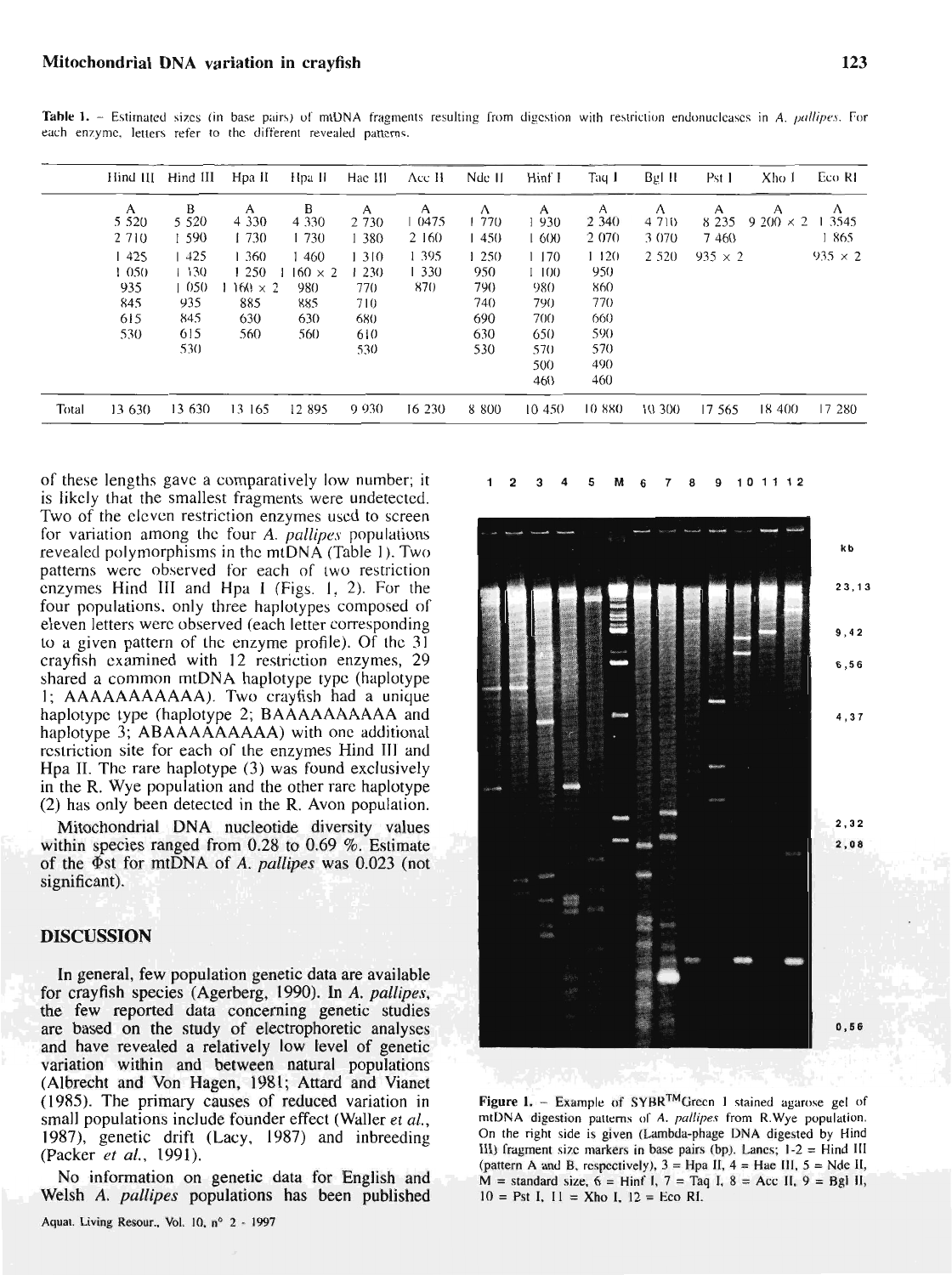

**Figure 2.** • Restriction pattern (B) produced by the endonuclease IIpa II of rare haplotype 3 (lane 1). Restriction pattern (A) produced by the endonuclease Hind III (lane 2). On the right side are given the fragment size markers in base pairs (Bh) of Lambda-phage DNA digested by Hind III.

previously. Generally, genetic variation among populations is often widcr for mtDNA than for nuclear DNA or nuclear gene products, such as isozymes (Zwanenburg et al., 1992).

Our study has revealed a low level of genetic variation among four geographically distant A. pallipes populations in England and Wales. Our results are in accordance with the general pattern of genetic diversity which often shows a predominance of one mtDNA composite phcnotype within a population sample in combination with rarer mtDNA haplotypes (Avisc et al., 1983; Ashley and Will, 1987). However, the rare haplotypes come from a single location where

**12 M b only very few specimens have been analyzed (six) <b>12 M** animals for Avon and nine animals for  $Wye$ ). Future work will be needed to confirm this suggestion. The Phist value (0.023) has could let suppose a high levcl of genetic homogcncity amongst English and Welsh stocks. According to Albrecht (1982), A. *pallipes* could have reached England either by naturally throught post-glacial strcam connection with France or by an introduction by human. lnsufficient time for the accumulation of mutations due to their recent establishment may explain the low genetic variability found in A. pallipes in Britain. However, this low level of genetic divcrsity within and betwccn populations could be also explained by the small sample sizes; hence, the probability of finding a new mtDNA type within a given population is rcduccd (Avise et al., 1979a,h; Saunders *et* al., 1986).

> In recent study, Grandjean and Souty-Grosset (1996) found three haplotypes bascd only on six endonucleases (Eco RI, Xho **1,** Bam HI, Pst 1, Hind III and Hpa II) from three French populations of  $\Lambda$ . *pallipes*. In our study, each haplotype was characterized by 12 enzymes because we used a more sensitive staining mcthod. If we compare the results obtaincd only from the six endonuclcases used in the two studies (Eco RI, Xho 1, Bam HI, Pst 1, Hind 111 and Hpa II) we observe that the most widespread haplotype found in the English populations was similar to those revealed in French populations. Moreover, one of two rare haplotypes found in one English population was also widesprcad in French populations. These results could confirm the French origin of British stock.

> The application of genetics to conservation issues is a practical endeavour and should yield concretc recommendations for management strategics. In addition to monitoring and protecting cxtant populations, a primary component of any recovery plan for A. pallipes would be an extensive reintroduction programme. Our results provide evidence for a very close genetic rclationship among English and Welsh populations. Based on mtDNA analysis, each population could not be designated as a separatc conservation unit. Therefore management at the national level should be suitable.

> However, the mtDNA data presented here is preliminary. Confirmation of the genetic stock uniformity among English, Welsh and French populations will depend upon a more extensive mtDNA analysis, which should include a greater number of populations and individuals. In this casc, the use of PCR techniques from nuclear or/and mitochondrial genomes could allow characterization of genetic variation without having to sacrifice the animals. Nuclear DNA diversity may exist in populations in the absence of mtDNA diversity, although the reverse is improbable (Franzin and Clayton, 1977; Ferris and Berg, 1987; Kristofferson and Clayton, 1990).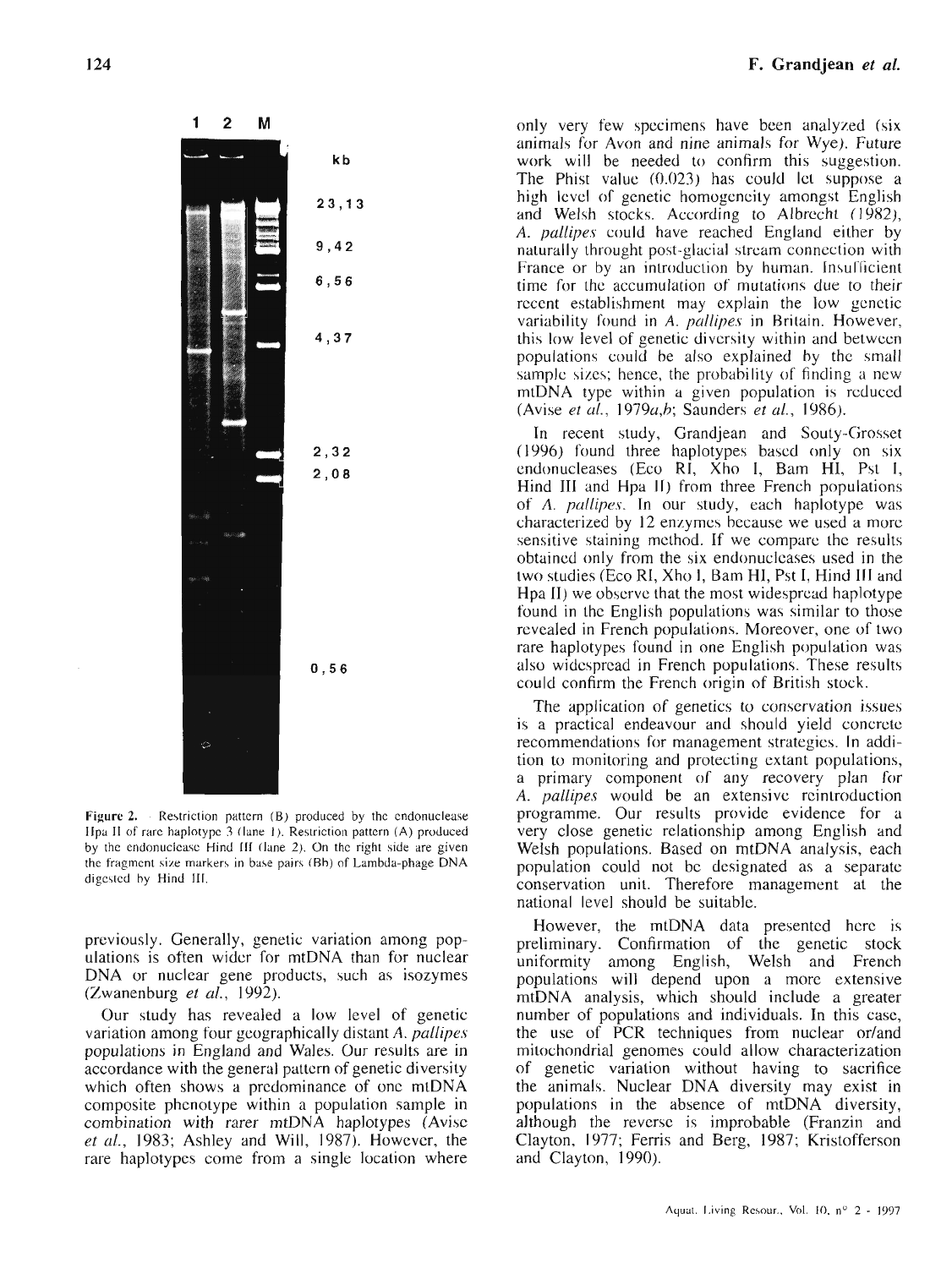#### Acknowledgments

Thanks arc due to David Rogers for assistance with collecting the crayiish samplcs.

-- . .- .-

## **REFERENCES**

- Agerberg A. 1990. Gcnctic variation in three species of freshwater crayfish, Astacus astacus L., *A.stucus Ieptodactylus Aesch.* and *Pacifastacus leniusculus* (Dana), revcalcd by isozyme electrophorcsis. *Hereditas* 113, 101 - 108.
- Albrecht H., H. O. Von Hagen 1981. Differential weighting of clcctrophoretic data in craylish and fiddler crabs (Decapoda; Astacidae and Ocypodidae). *Comp. Biochem. Physiol.* 70B, 393-399.
- Albrecht H. 1982. Das System der europSischen Flusskrebse (Decapoda, Astacidae); Vorschlag und Begrundung. *Mitt. Humb. Zool. Mus. Itist.* **79,** 187-2 10.
- Alderman D. J. 1993. Crayfish plaguc in Britain, the first twelve years. Freshw. Crayfish 9, 266-272.
- Ashley M., C. Wills 1987. Analysis of mitochondrial DNA polymorphisms among Channel Island deer mice. *Evolution* 41, 854-863.
- Ashley M. V., D. J. Melnick, D. Western 1990. Conservation genctics of the black rhinoceros *(Diceros bicornis).*  1; Evidcncc from the mitochondrial DNA of thrcc populations. Conserv. Biol. 4, 71-77.
- Attard J., R. Vianet 1985. Variabilité génétique et morphologique de cinq populations de l'écrevisse europécnnc *Austropotamobius pallipes (Lereboullet, 1858) (Crustacea,* Decapoda). *Cun. J. Zool.* 63, 2933-2939.
- Avise J. C., J. Arnold, K. M. Ball, E. Birmingham, T. Lamb, J. E. Neigcl, C. A. Reeb, N. C. Saunders 1987. Intraspecific phyleogcography; the mitochondrial DNA bridge between population gcnctics and systematics. *Ann. Rev. Ecol. Syst.* 18, 489-522.
- Avise J. C., C. Giblin-Davidson, J. Laerm, J. C. Patton, R. A. Lansman 1979a. Mitochondrial DNA clones and matriarchal phylogeny within and among geographic populations of the pocket gopher, *Geomys pinetis. Proc. Natl. Acad. Sci. USA.* 76, 6694-6698.
- Avise J. C., R. A. Lansman, R. O. Shade 19796. The use of restriction endonucleases to measure mitochondrial DNA sequence rclatcdness in natural populations. 1. Population structure and evolution in the genus *Peromyscus. Genetics*  **92,** 279-295.
- Avise J. C., F. F. Shapira, S. W. Daniel, C. F. Aquadro, R. A. Lansrnan 1983. Mitochondrial DNA differentiation during the speciation process in *Peromyscus. Mol. Biol. Evol.* 1, 38-56.
- Brown K. 1980. Low genetic variability and high similarities in the crayfish gencra *Carnharus and Procumbarus. Am. Midl. Nat.* 105, 225-232.
- Busack C. A. 1988. Elcctrophoretic variation in the red swamp *(Procambarus clarkii)* and white river crayfish *(P. acutus)* (Decapoda; Cambaridae). *Aquaculture* 69, 2 1 1-226.
- Busack C. A. 1989. Biochemical systematics of crayfishes of the genus Procambarus, subgenus *Scapulicambarus* (Decapoda; Cambaridae). *Am. Bentlzol. Soc.* **8,** 180- 186.
- Ferris S. D., W. J. Berg 1987. Thc utility of mitochondrial DNA in fish genetics and fishery management. In: Population genetics and fishery management. N. Ryman, F. Utter eds. University of Washington, Washington Press, Seattle, 277-300.
- Fevolden S. E, D. O. Hessen 1989. Morphological and genetic dil'l'crences among recently founded populations of noble crayfish *(Astacus astacus). Hereditas* 110, 149-158.
- Franzin W. G., J. W. Clayton 1977. A biochemical genctic study of zoogeography of lake whitefish (Coregonus *clupeaformis*) in western Canada. *J. Fish. Res. Board Can.* 34, 617-625.
- Excoffier L., P. E. Smouse, J. M. Quattro 1992. Analyses of molecular variance infcrred from metric distances among DNA haplotypes; application to human mitochondrial DNA restriction data. *Genetics* 131, 479-491.
- Grandjean F., C. Souty-Grossct 1996. Isolation and characterization of mtDNA from thc cndangered white-clawed crayfish *Austropotamobius pullipes pallipes* (Lereboullet, 1858). *Bull. Fr. Pêche Piscic.* 343, 175- 182.
- Groombridge B. 1994. International Union for the Conservation of Nature Red list of thrcatcncd animals. B. Groombridge ed. Switzerland and Cambridge, UK, 286 p.
- Holdich D. M., **1.** D. Reeve 1991. Distribution of the freshwater crayfish in the British Isles, with particular reference to crayfish plague, alien introductions and water quality. *Aquut. Consew.* 1, 139-158.
- Holdich D. M., J. P. Keader, W. D. Rogers 1995. Crayfish Conservation. Final Project Record for the National Rivers Authority, 378/10/N, 278 p.
- Kritofferson A. H., J. W. Clayton 1990. Subpopulation status of lake whitefish *(Coregonus clupeafomis)* in Lake Winnipeg. *Can. J.* **Fish.** *Aquat. Sci.* 47, 1484-1494.
- Lacy R. C. 1987. Loss of genetic diversity from management populations; interacting effect of drift, mutation, imrnigration, sclection, and population subdivision. *Consew. Biol.*  1, 143-158.
- Laurent P. J. 1988. *Austropotamobius pallipes* and *A. torrentiurn,* with observations on their interactions with other species in Europe. *In:* Freshwater Crayfish; Biology, management and exploitation. D. M. Holdich, R. S. Lowery eds. London, Chaprnan and Hall, 341-364.
- Lowery R. S, D. M. Holdich 1988. *Pacifastacus leniusculus*  in North Arnerica and Europe, with details of the distribution of introduced and native crayfish species in Europe. *In:* Freshwater Crayfish; Biology, management and exploitation. D. M. Holdich, R. S Lowery cds. London, Chapman and Hall, 283-308.
- Moritz C., T. E. Dowling, W. N. Brown 1987. Evolution of animal mitochondrial DNA; relevance for population biology and systematics. *Ann. Rev. Ecol. Syst.* 18,269-292.